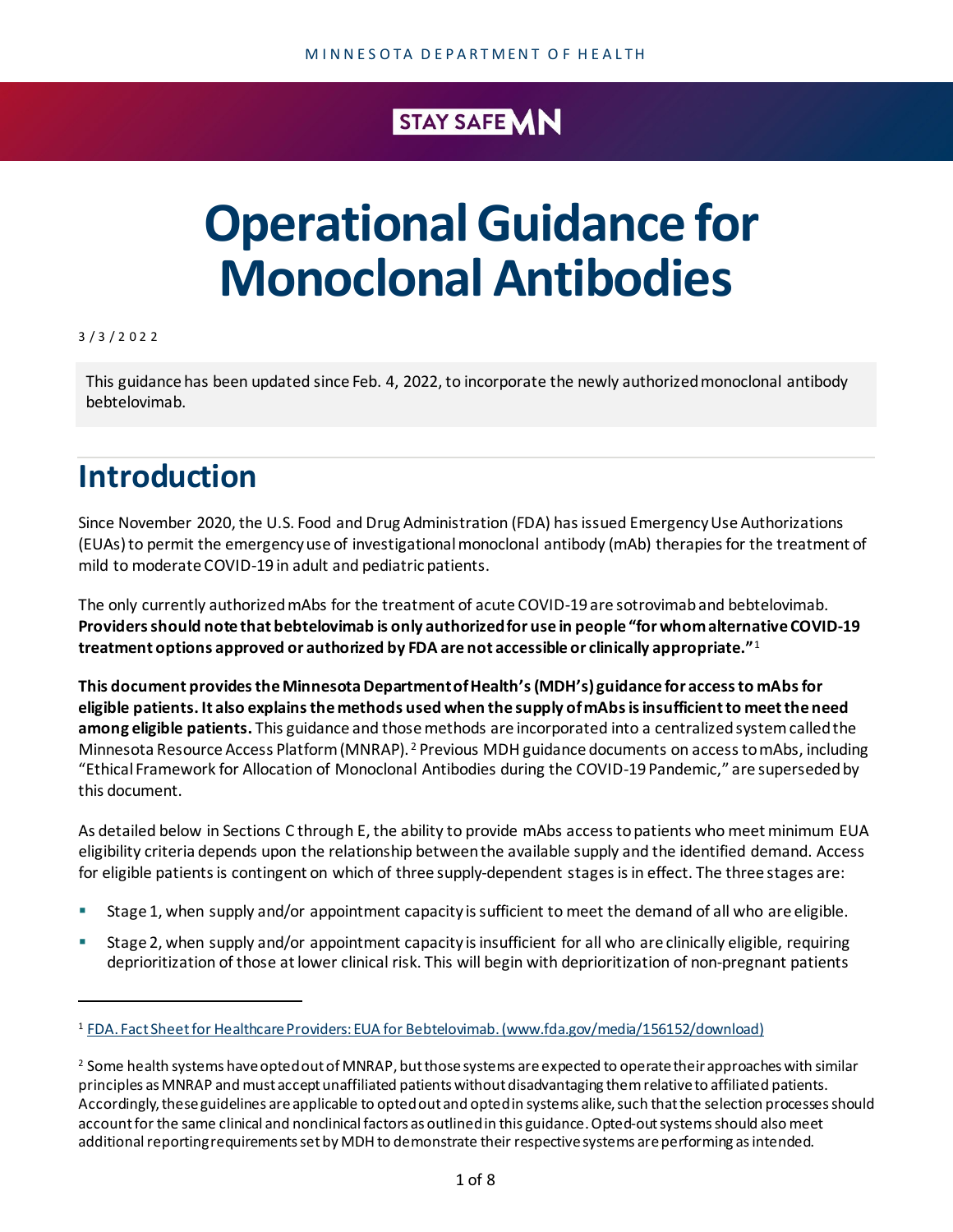with M-MASS scores of 0, followed by deprioritization of non-pregnant patients with M-MASS scores of 1, 2 and 3.

 Stage 3, when supply and/or appointment capacity is insufficient even for those patients witha M-MASS score of 4 or higher (or who are pregnant), requiring weighted random selection among only those patients.

# **A. General Guidelinesfor Providers**

#### **1. Confirm clinical eligibility**

**Whether supply and appointment availability are scarce or sufficient, the allocation of mAbs to a patient through the MNRAP system or through non-participating health systems is provisional**because patients must undergo confirmatory screening when scheduled for their appointment, or at time of infusion/injection. Confirming eligibility prior to time of infusion/injection is preferable, as it would prevent having to turn away patients who appear for infusion/injection appointments, if their confirmatory screening indicates that they are not clinically eligible. Those who are not clinically eligible would not receive mAbs.

#### **2. Patient decision-making and consent to mAbs**

Under all circumstances – scarce or sufficient supply of therapies or appointments – **patients who are capable of decision-making are entitled to partner with their care team in deciding whether to consent to administration of mAbs**. For patients who are not capable of making decisions, their authorized decision-maker should be consulted. When patients are provisionally screened for eligibility to receive mAbs and selected to receive the resource through MNRAP, they should be informed whether they have been deemed eligible for and have been allocated a course of mAbs.

The MNRAP centralized screening website provides patients with information about mAbs, including that they are not FDA-approved, but are available under an EUA. The website also offers patients sufficient information to allow them to decide whether to seek mAbs, including information regarding alternatives and whether receiving mAbs may limit their access to other interventions or research studies.

At the infusion/injection facility, informed consent conversations will occur immediately prior to infusion/injection. To promote equity, consent forms/patient information sheets should be available in the diverse languages of a facility's patient populations, and appropriate translation services should be available during screening and upon presentation at the facility in order to foster appropriate consent discussions.

The authorized decision-maker should be the person appointed by the patient (or otherwise authorized by law) to make decisions on their behalf. If the patient has not indicated who that person should be, the clinical team should work with the patient's spouse, partner, family, or close friend. All personnel involved in patient decisionmaking processes should work to follow Minnesota guidance and law on surrogate decision-making

#### **3. Importance of documentation and confidentiality**

All information provided by patients in the screening process must be treated as **private patient data** and available only to MDH, the relevant health care system and hospital, and the infusion/injection facility. Under all circumstances – scarce or sufficient supply – patients who receive mAbs should have an order and treatment notes documented in the patient's health record. In addition, allocation decisions should be recorded by the care setting in a **facility-wide log** to allow for transparency and retrospective review. Under conditions of scarcity, when mAbs are allocated via triage, this log should include which patients were eligible for mAbs, which patients received the mAb allocation, and how randomization occurred.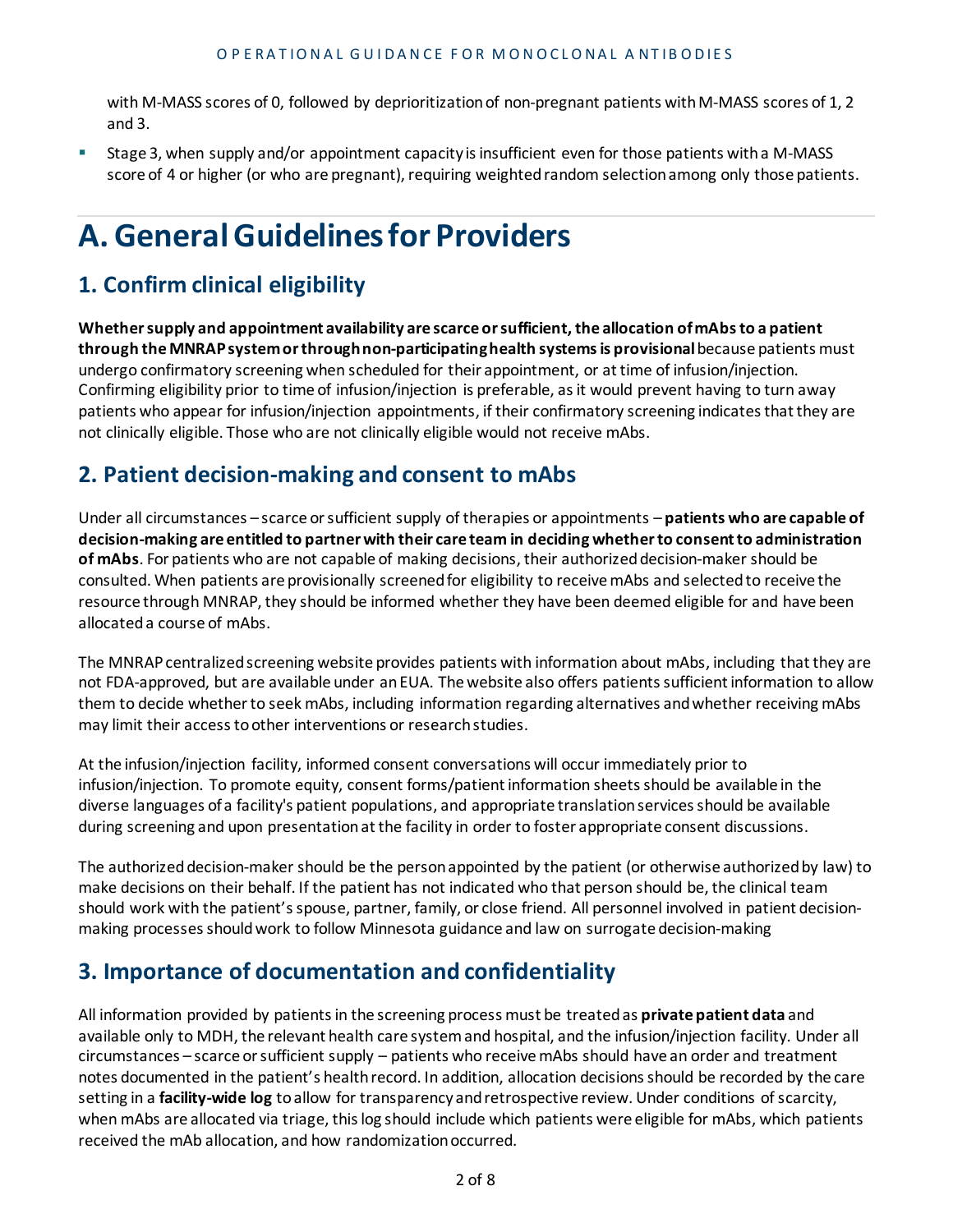**MDH will conduct routine audits**for quality improvement purposes and to determine attainment of program objective.

## **B. Determining whether supply of mAbs is sufficient or scarce**

MDH determines whether mAbs are in sufficient or scarce supply by region within Minnesota at least weekly. Determining scarcity depends on the number of courses of mAbs available (inventory) and the number of appointment slots available to administer the mAbs (capacity), including health systems that have opted out of the MNRAP platform. To determine scarcity, MDH projects the need for mAbs for the coming week, by considering the number of patients treated with mAbs in the previous week and adjusting for trends in case incidence rates as well as demand.

MAbs are in **scarce supply** statewide when either the number of courses available or the infusion and injection appointments available are less than 125% of the projected number of doses of mAbs needed for the coming week.

MAbs are in **sufficient supply** when both medication quantity and available infusion/injection appointments meet or exceed 125% of MDH's projection of need.

Projections of demand relate to the allowable level of clinical prioritization (refer to "Stage 2: Clinical prioritization" below), e.g., demand would be calculated only from patients with a clinical prioritization score of X (when X=the current level of prioritization) or higher, and not of ALL patients seeking treatment. Only when it is expected that supply will not meet demand for patients deemed high risk under the clinical prioritization criteria below will a weighted random selection process be considered.

Determination of scarcity or sufficiency considers the entire week and is not based only on scarcity on the weekend due to the lack of providers offering appointments on the weekend. A weighted random selection process will not be triggered based only on the fact that some patients who are clinically eligible cannot find appointments during Saturday or Sunday. Facilities are encouraged to provide adequate access and appointments on weekends as well as weekdays.

### **C. Stage 1: Sufficient supplymeans access is based on clinical eligibility**

When there is a **sufficient supply** of mAbs (including, as outlined above, sufficient inventory as well as appointments), the resource is allocated in line with competent medical care, shared decision-making with patients, and appropriate stewardship of medications. The centralized MNRAP screener assesses provisional clinical eligibility for the resource and provides referrals to facilities for all provisionally eligible patients. For patients being cared for by health care systems that have opted out of MNRAP, their health care system will perform this function.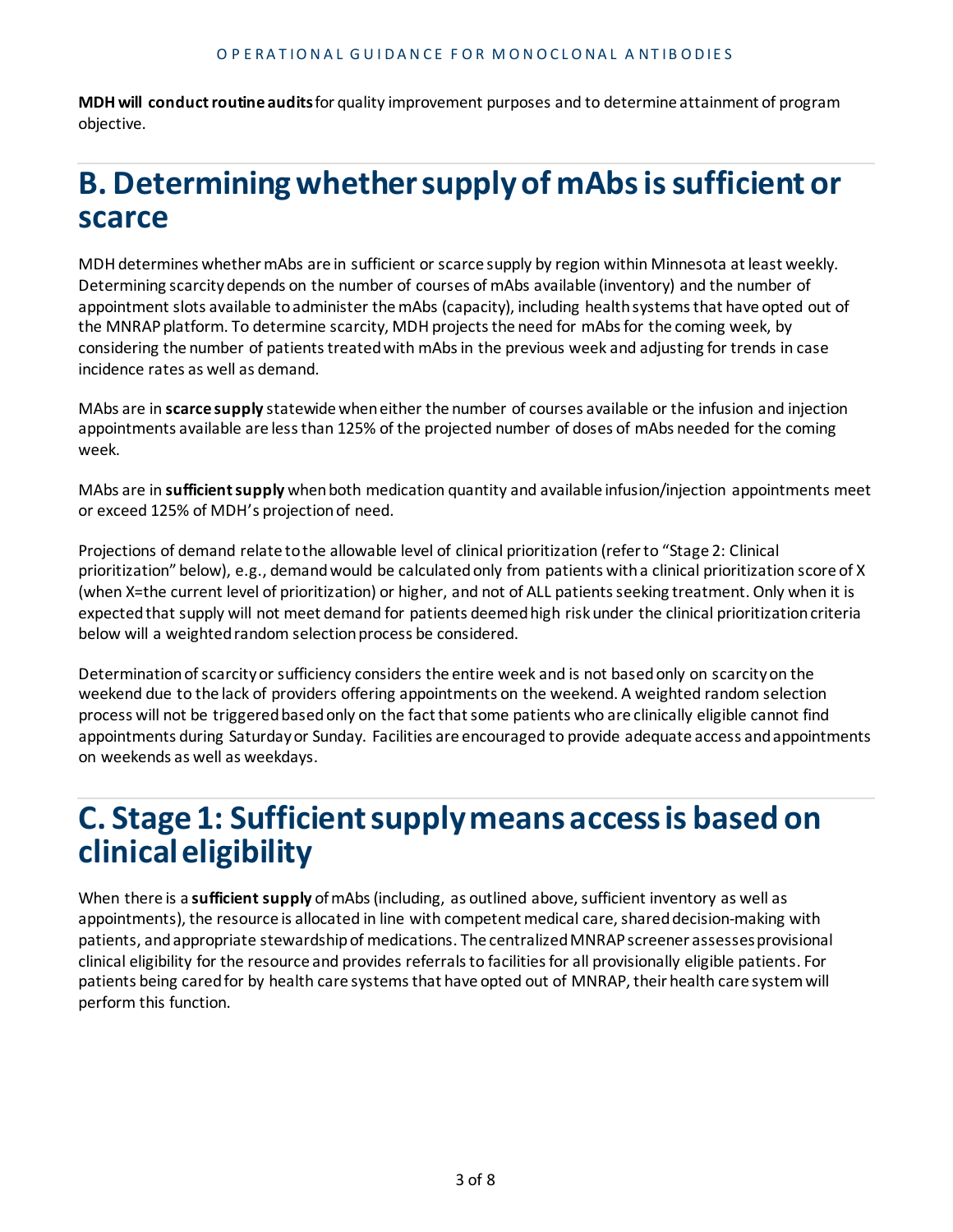#### **1. Determine clinical eligibility based upon EUA criteria**

Providers must be familiar with the EUAs for the currently authorized mAbs. The below and any quotations in this section are from the Sotrovimab EUA factsheet.<sup>[3](#page-3-0)</sup> Generally, mAbs are authorized for the "treatment of mild to moderate COVID-19 in adults and pediatric patients  $(12 - 17)$  years of age weighing at least 40 kg) with positive results of direct SARS-CoV-2 viral testing, and who are at high risk for progressing to severe COVID-19, including hospitalization or death" but are not authorized for use in patients "who are hospitalized due to COVID-19, OR who require oxygen therapy due to COVID-19, OR who require an increase in baseline oxygen flow rate due to COVID-19 (in those on chronic oxygen therapy due to underlying non-COVID-19 related comorbidity)." The EUAs explain that "The following medical conditions or other factors may place adults and pediatric patients […] at higher risk for progression to severe COVID-19:"

- Older age (for example 65 years of age and older).
- Obesity or being overweight (for example, adults with BMI greater than 25 kg/m2, or if ages 12-17, a BMI at or greater than the 85th percentile for their age and gender based on [CDC: Clinical Growth Charts](http://www.cdc.gov/growthcharts/clinical_charts.htm) [\(www.cdc.gov/growthcharts/clinical\\_charts.htm\)](http://www.cdc.gov/growthcharts/clinical_charts.htm).
- **Pregnancy.**
- **Chronic kidney disease.**
- **Diabetes.**
- **IMMUNOSUPPRESSIVE disease or immunosuppressive treatment.**
- Cardiovascular disease (including congenital heart disease) or hypertension.
- Chronic lung diseases (for example, chronic obstructive pulmonary disease; asthma, moderate to severe; interstitial lung disease; cystic fibrosis; and pulmonary hypertension).
- **Sickle cell disease.**
- Neurodevelopmental disorders (for example, cerebral palsy) or other conditions that confer medical complexity (for example, genetic or metabolic syndromes and severe congenital anomalies).
- Having a medical-related technological dependence (for example, tracheostomy, gastrostomy, or positive pressure ventilation not related to COVID-19).

The Sotrovimab EUA further states that:

"Other medical conditions or factors (for example, race or ethnicity) may also place individual patients at high risk for progression to severe COVID-19 and authorization of [monoclonal antibody therapies] under the EUA[s][are] not limited to the medical conditions or factors listed above. For additional information on medical conditions and factors associated with increased risk for progression to severe COVID-19, see the CDC website[: People with](https://www.cdc.gov/coronavirus/2019-ncov/need-extra-precautions/people-with-medical-conditions.html)  [Certain Medical Conditions \(www.cdc.gov/coronavirus/2019-ncov/need-extra-precautions/people-with-medical](https://www.cdc.gov/coronavirus/2019-ncov/need-extra-precautions/people-with-medical-conditions.html)[conditions.html\).](https://www.cdc.gov/coronavirus/2019-ncov/need-extra-precautions/people-with-medical-conditions.html) Healthcare providers should consider the benefit-risk for an individual patient."

Finally, the EUAs provide that mAbs should be administered as soon as possible after a positive viral test for SARS-CoV-2 and within 7 days of symptom onset.

<span id="page-3-0"></span><sup>&</sup>lt;sup>3</sup> FDA. December 2021. Fact Sheet for Healthcare Providers Emergency Use Authorization (EUA) of Sotrovimab. [\(www.fda.gov/media/149534/download\)](http://www.fda.gov/media/149534/download)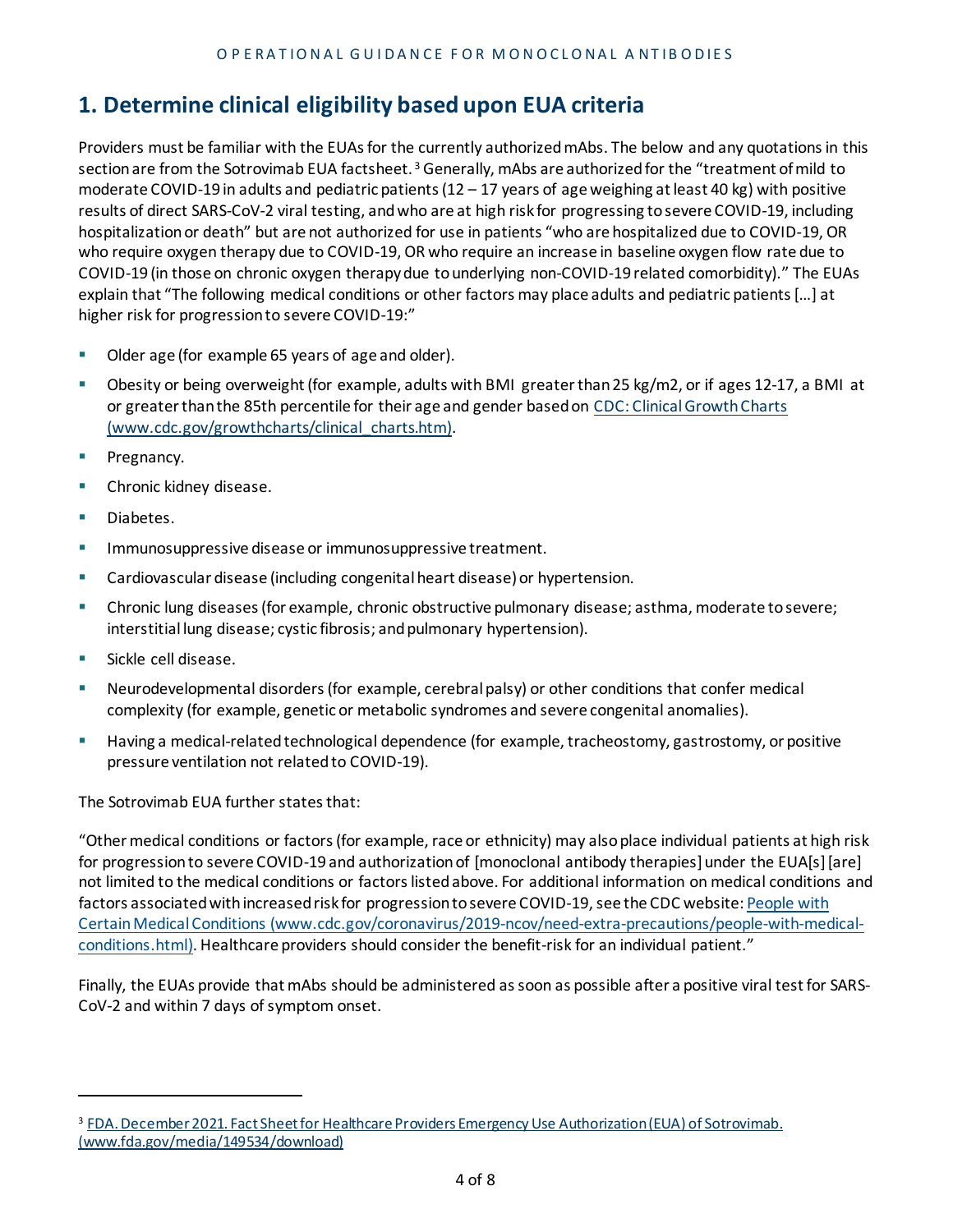#### **2. Additional Considerations for Providers**

As stated in the EUAs, providers are encouraged to review the CDC'[s People with Certain Medical Conditions](https://www.cdc.gov/coronavirus/2019-ncov/need-extra-precautions/people-with-medical-conditions.html)  [\(www.cdc.gov/coronavirus/2019-ncov/need-extra-precautions/people-with-medical-conditions.html\)](https://www.cdc.gov/coronavirus/2019-ncov/need-extra-precautions/people-with-medical-conditions.html) and [Underlying Medical Conditions Associated with Higher Risk for Severe COVID-19: Information for Healthcare](https://www.cdc.gov/coronavirus/2019-ncov/hcp/clinical-care/underlyingconditions.html)  [Providers \(www.cdc.gov/coronavirus/2019-ncov/hcp/clinical-care/underlyingconditions.html\).](https://www.cdc.gov/coronavirus/2019-ncov/hcp/clinical-care/underlyingconditions.html)

Patients being considered for mAbs must have a COVID-19 infection confirmed either by PCR or by antigen testing. Home tests may be used if the patient can provide proof of the positive result. Patients must also have at least one COVID-19 symptom.

Patients who have been vaccinated for COVID-19 should remain eligible for mAbs if they develop breakthrough infections and unvaccinated patients should not be penalized.

Providers should **consider whether the patient is imminently and irreversibly dying or terminally ill with life expectancy under 6 months**(e.g., eligible for admission to hospice). If supply is sufficient, then patients who are terminally ill with life expectancy under 6 months should be considered as candidates for mAbs.

Access to and allocation of mAbs **must comply with state and federal laws that prohibit discrimination** on any basis. For a resource on federal civil rights protections and guidance, providers may refer to the U.S. Department of Health and Human Services [Civil Rights and COVID-19 \(www.hhs.gov/civil-rights/for-providers/civil-rights](https://www.hhs.gov/civil-rights/for-providers/civil-rights-covid19/)[covid19/\).](https://www.hhs.gov/civil-rights/for-providers/civil-rights-covid19/) A resource on state nondiscrimination law is the Minnesota Department of Human Rights[' Your Civil](https://mn.gov/mdhr/yourrights/)  [Rights \(mn.gov/mdhr/yourrights/\).](https://mn.gov/mdhr/yourrights/)

### **D. Stage 2: Clinical prioritization when supply is constrained**

#### **1. M-MASS: modified Monoclonal Antibody Screening Score**

At this time, the EUAs identify which types of patients are eligible and ineligible for mAbs, but do not offer sufficient clinical information to construct clinical priority tiers – this is why MDH's **MNRAP usesthe modified Monoclonal Antibody Screening Score (M-MASS)**to prioritize among eligible patients. Thisscore is adapted from Mayo Clinic's published studies. [4](#page-4-0),[5](#page-4-1)

The M-MASS is calculated as follows: on a scale of 0-19: age 65 years and older (2 points), BMI 35 kg/m<sup>2</sup> and higher (2), diabetes mellitus (2), chronic kidney disease (3), cardiovascular disease in a patient 55 years and older (2), chronic respiratory disease in a patient 55 years and older (3), hypertension in a patient 55 years and older (1), and immunocompromised status (4).

<span id="page-4-0"></span><sup>4</sup> [Bierle et al., Monoclonal Antibody Treatment of Breakthrough COVID-19 in Fully Vaccinated Individuals with High-Risk](https://www.medrxiv.org/content/10.1101/2021.10.19.21265222v1)  [Comorbidities. 2021 MedRxiv \(www.medrxiv.org/content/10.1101/2021.10.19.21265222v1\)](https://www.medrxiv.org/content/10.1101/2021.10.19.21265222v1)

<span id="page-4-1"></span><sup>5</sup> [Razonable, R. R., Ganesh, R., & Bierle, D. M. \(2022\). Clinical Prioritization of Antispike Monoclonal Antibody Treatment of](https://doi.org/10.1016/j.mayocp.2021.11.017)  [Mild to Moderate COVID-19. In Mayo Clinic Proceedings \(Vol. 97, Issue 1, pp. 26–30\). Elsevier BV](https://doi.org/10.1016/j.mayocp.2021.11.017)  [\(doi.org/10.1016/j.mayocp.2021.11.017\)](https://doi.org/10.1016/j.mayocp.2021.11.017)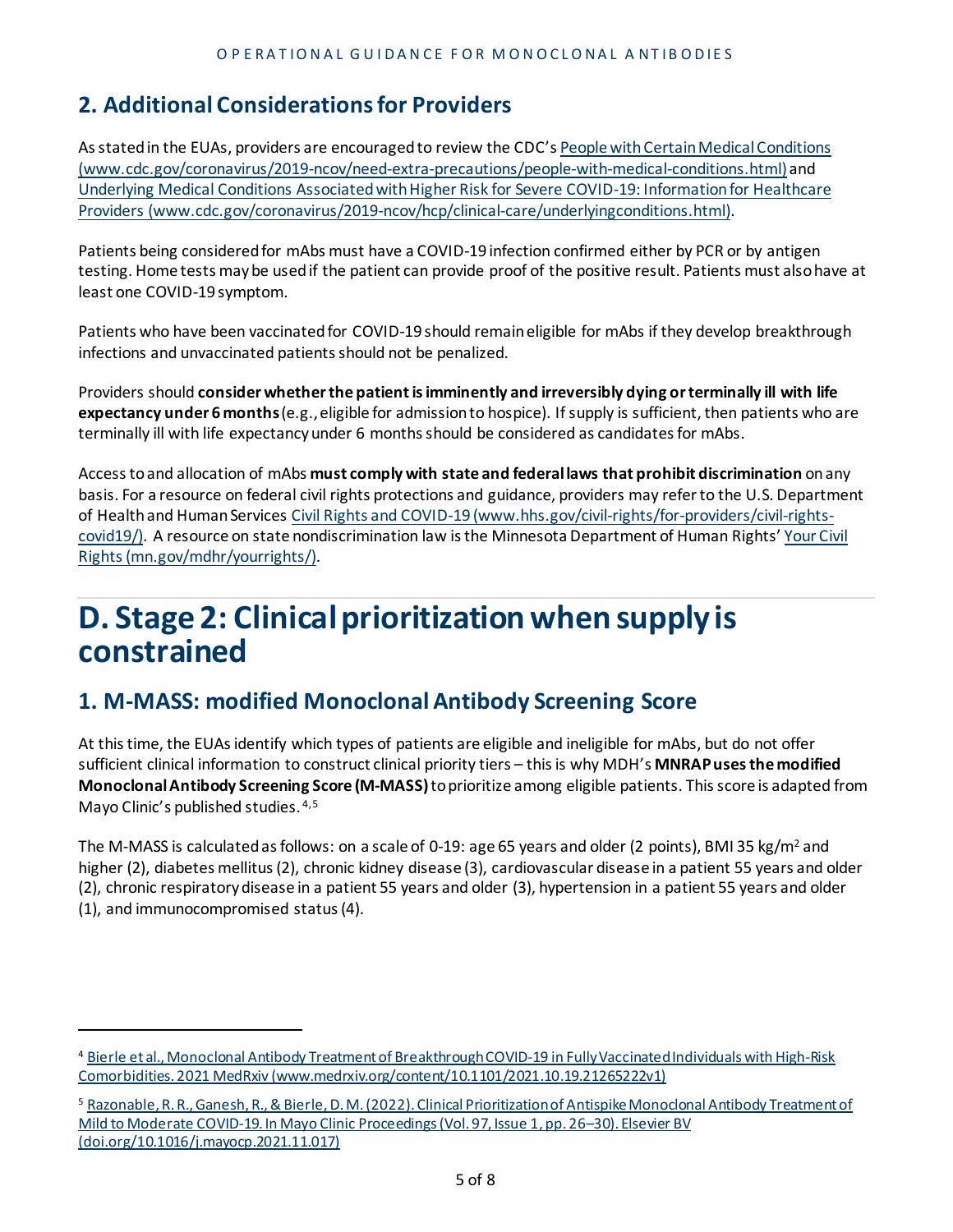#### **2. Prioritized access based upon M-MASS score**

When escalating prioritized allocation to mAbs, sites should begin by deprioritizing access for clinically eligible patients with the lowest clinical risk. **These patients are not EXCLUDED**, but only given access to appointments after higher-risk patients have been scheduled. This strategy ensures that all higher risk patients are allocated mAbs before lower risk patients have access.

Additionally, patients who are pregnant are clinically prioritized, independent of their M-MASS score. Sites deprioritize low M-MASS scores for non-pregnant people in response to appointment scarcity. This means MNRAP<sup>[6](#page-5-0)</sup> begins by deprioritizing access for non-pregnant patients with a M-MASS of 0, and then is ready to deprioritize M-MASS=1, M-MASS=2, and M-MASS=3 as scarcity deepens.

- MNRAP tracks all patients that have been deprioritized for access and, at the end of each daily allocation cycle, allocates any available appointments to these deprioritized patients in order of clinical priority, randomizing access for similarly rated patients (refer to "Employing an end-of-day holdback or reserve" below). To promote fairness across systems, opted-out sites should do the same.
- If supply is too scarce to allow allocation to all patients M-MASS=4 or higher OR pregnant, then allocation will be managed via weighted random selection as described below. M-MASS of 4 is considered the point beyond which patients are judged to have a high risk (i.e., 10% or higher) of severe COVID-19 outcomes.

This clinical prioritization does not apply to patients aged younger than 18 years.

### **E. Stage 3: Instant-read weighted random selection when supply is scarce**

When scarcity exists such that mAb access cannot be provided to all patients that have a modified Monoclonal Antibody Screening Score (M-MASS) score of 4 or more OR patients who are pregnant mAbs will be allocatedto patients 18 years of age and older via a **weighted random selection mechanism, using the centralized MNRAP screening website**managed by MDH (unless the patient is accessing mAbsthrough an opt-out health care system, which will run its own weighted random selection process that should meet the requirements of this document). **Patients younger than 18 will be directed to pediatric providers** who will determine whether mAbs may be safe and effective for them, given considerations specific to patients in this population, but otherwise will not participate in any weighted random selection process.

The weighted random selection mechanism should operate as follows:

 All clinically eligible patients will have a base chance of receiving mAbs when scarce, with that chance calculatedby available supply and predicted demand for the day the patient submits the screener on the MNRAP platform.

By default, supply (inventory and appointments) will be divided into one-seventh the weekly allocation for use on a daily basis. This daily allocation will be set at the beginning of the week, and the platform will calculate necessary adjustments from default based on assessments of expected growth or decline in case incidence over

<span id="page-5-0"></span> $6$  After Dec. 1, 2021, sites that have opted out of MNRAP and are running their own screening processes are encouraged to use the same M-MASS scoring system and deprioritization of non-pregnant M-MASS=0 patients as implemented by MNRAP. If scarcity deepens and deprioritization of non-pregnant M-MASS=1, M-MASS=2, or M-MASS=3 is implemented by MNRAP, opted-out sites using the M-MASS scoring systems should be prepared to do the same.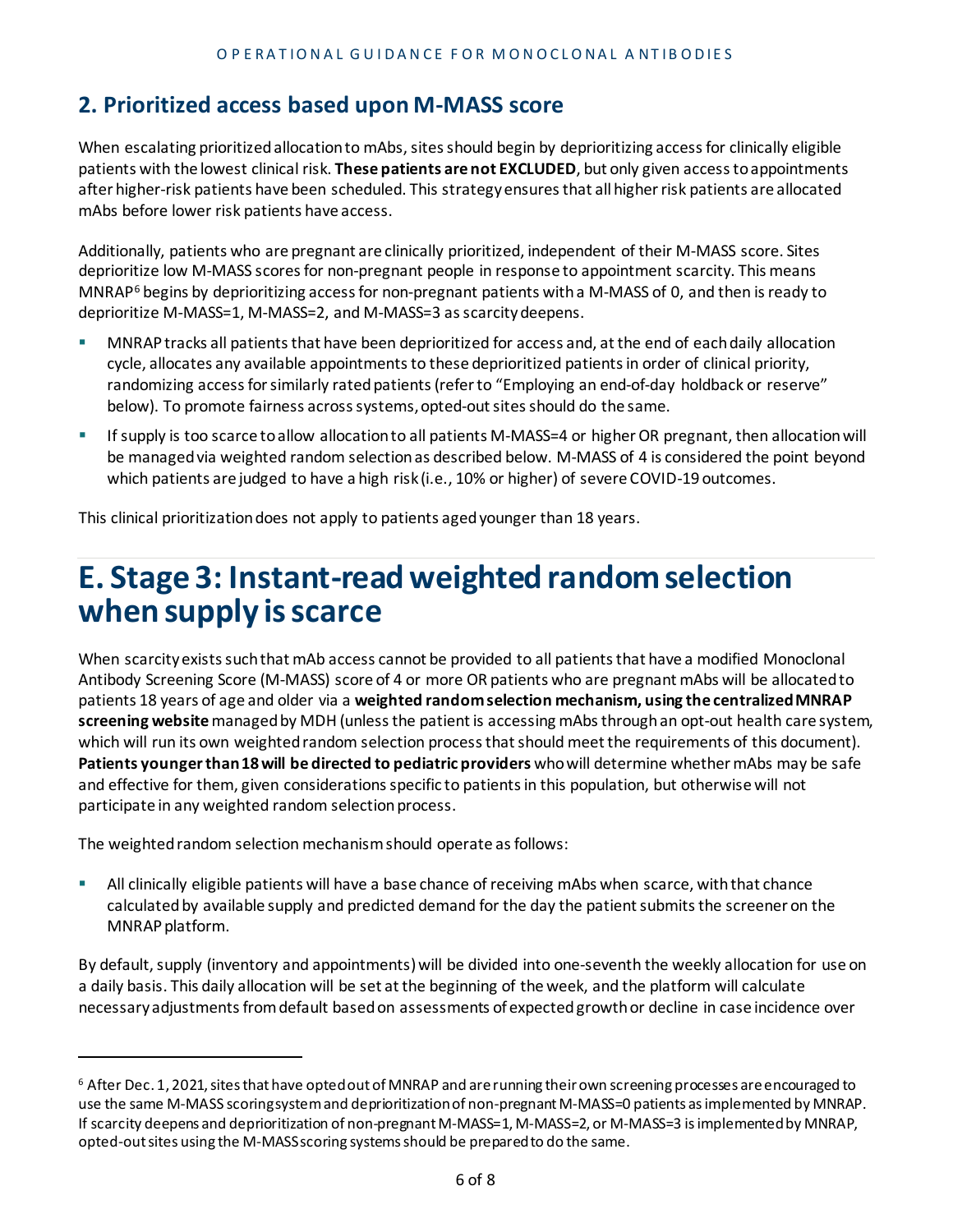the course of the coming week. Any supply that remains unobligated at the end of a day will be rolled over for the next day's use. Facilities should report how many days a week they are open for infusions/injections to MDH to reflect their daily allocation more accurately.

Infusion/injection facilities should report to MDH daily the number of doses delivered to patients. The MNRAP screening website will allocate doses of mAbs, both in circumstances of scarcity and when inventory and capacity are not scarce. That is, approximately one-seventh of the week's pool should be made available each day, with any leftover added to the following day. This will avoid running out of doses in the first several days after a shipment during scarcity, which would disadvantage patients who seek care later in the week. If facilities do not operate each day of the week, their weekly supply will be divided evenly over the number of days in operation, as above, and when in operation, facilities are expected to have daily capacity to meet the assigned number of infusions/injections.

#### **Employing an end-of-day holdback or reserve**

Under conditions of constrained supply or scarcity when the Stage 2 clinical prioritization strategy is active or the Stage 3 MNRAP weighted random selection process is operational, the MNRAP system will initially employ an **endof-day holdback** to mitigate inequities associated with system startup. The fairness of the weighted random selection process depends upon the accuracy of the modeling built into the system to predict demand for mAbs throughout the course of the week. If the prediction is inaccurate – as it very likely will be, given the number and types of variables that affect when patients might use the screener – patients who are similarly situated (and so should receive roughly equivalent chances at allocation) would, in reality, have varying chances. To mitigate this equity risk, everyone who does not get selected over the course of the day will get a second chance overnight, using supply that will be held back for this purpose (holdback size to be determined by MDH).

Patients receiving provisional selection for mAbs on their second chance will automatically be matched with providers that have infusion/injection capacity (which may include opt-out systems). As with the instant weighted random selection function, electronic referrals from the holdback allocation are automatically be sent to the facility, which then calls the patient to schedule.

**Patients who do not receive mAbs in either their first or second chance will remain in the pool for additional chances against future end-of-day holdbacks until their eligibility window expires. They may also be considered by opted-out sites during this time. Patients do not need to 're-enter' MNRAP for additional attempts at randomization in later days.** 

#### **Handling differential demand through the weighted random selection process**

MNRAP will set the probability of provisional selection for accessing mAbs based on supply of medication and infusion/injection slots relative to **predicted** demand. If the demand is much lower than expected, it is plausible that patients will be told they were not selected for scarcity reasons when, in fact, by the end of the day there is still supply left. A feature of the end-of-day holdback above is that these patients will be selected during their second chance if they are clinically eligible (since supply exceeds demand). A more problematic scenario is if demand is much higher than expected; in that case, supply will be depleted before the end of the day. Patients who access the MNRAP screener after supply has been depleted will be considered in the end-of-day holdback only.